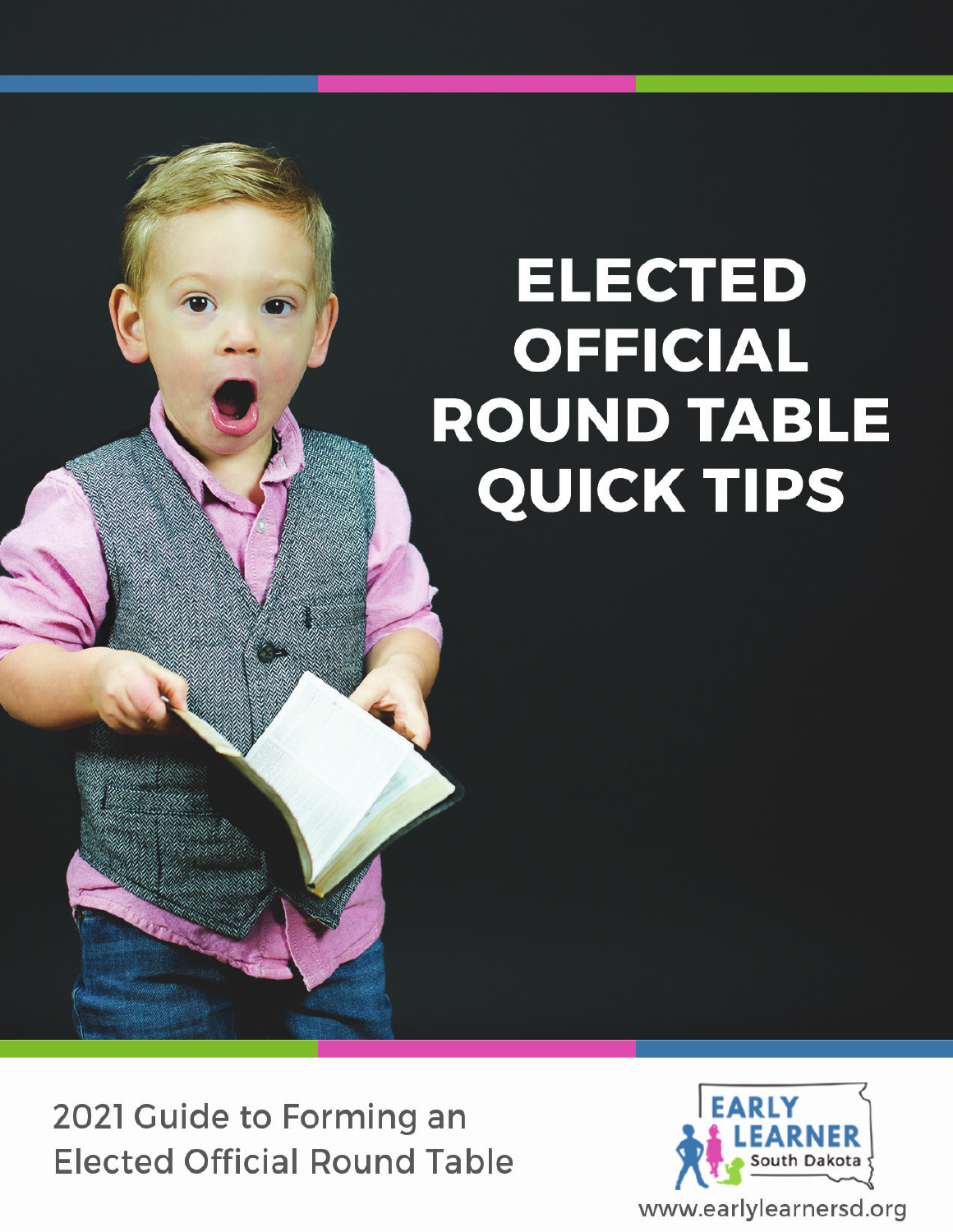

### **STARTING THE PROCESS**

We recommend finding a strong leader within your community. These leaders can include but not to limited to: for-profit businesses, religious organizations, law enforcement, military organizations, etc. This leader(s) could not only help to give your message from a leader perspective but consider asking this partner if they would sponsor the event.

#### **Sponsorship would include:**

- **Location for the round table to be held**
- Meal, snack, or refreshments you would plan to offer
- Any type of invitation you would like to send out

### **INVITATION**

We recommend making a personal call and reaching out to your identified contacts for the event. After that, send a save the date, preferably about a month in advance. Consider your leader, sending the personalized invitation. Next, create a formal invitation of some kind to be sent out at least 2 weeks before your event.

For more information on the layout of a round table, please look at the **[SAMPLE AGENDA](https://indd.adobe.com/view/333ccdb6-9ba6-498c-8772-fb9499d785b8)**.

#### **What should be included in your invitation?**

If you are mailing out an invitation you can include the invitation itself **[\(See example\)](https://indd.adobe.com/view/e00a26ef-b7f5-4a5b-8382-d6787fff209f)**

Any one pager, there are several examples on the Early Learner SD website **[HERE](https://www.earlylearnersd.org/be-informed)**

Any other important local information you may want to include

#### **Who to invite:**

- **Local Elected Officials**
- Representative of K-12 that is pro-early learning
- Early Learner Provider(s)
- **Early Learner Parent(s)**
- $\blacktriangleright$  The for-profit industry that is pro-early learning
- Economic Development representative, either regional or local
- If you wished to consider other entities, please refer to the stakeholder list from the Early Learning Toolkit **[HERE](https://www.earlylearnersd.org/toolkit)**

**\*\*\*\*\*\*\*\*\*\*\*\*\*\*\*\*\*\***\*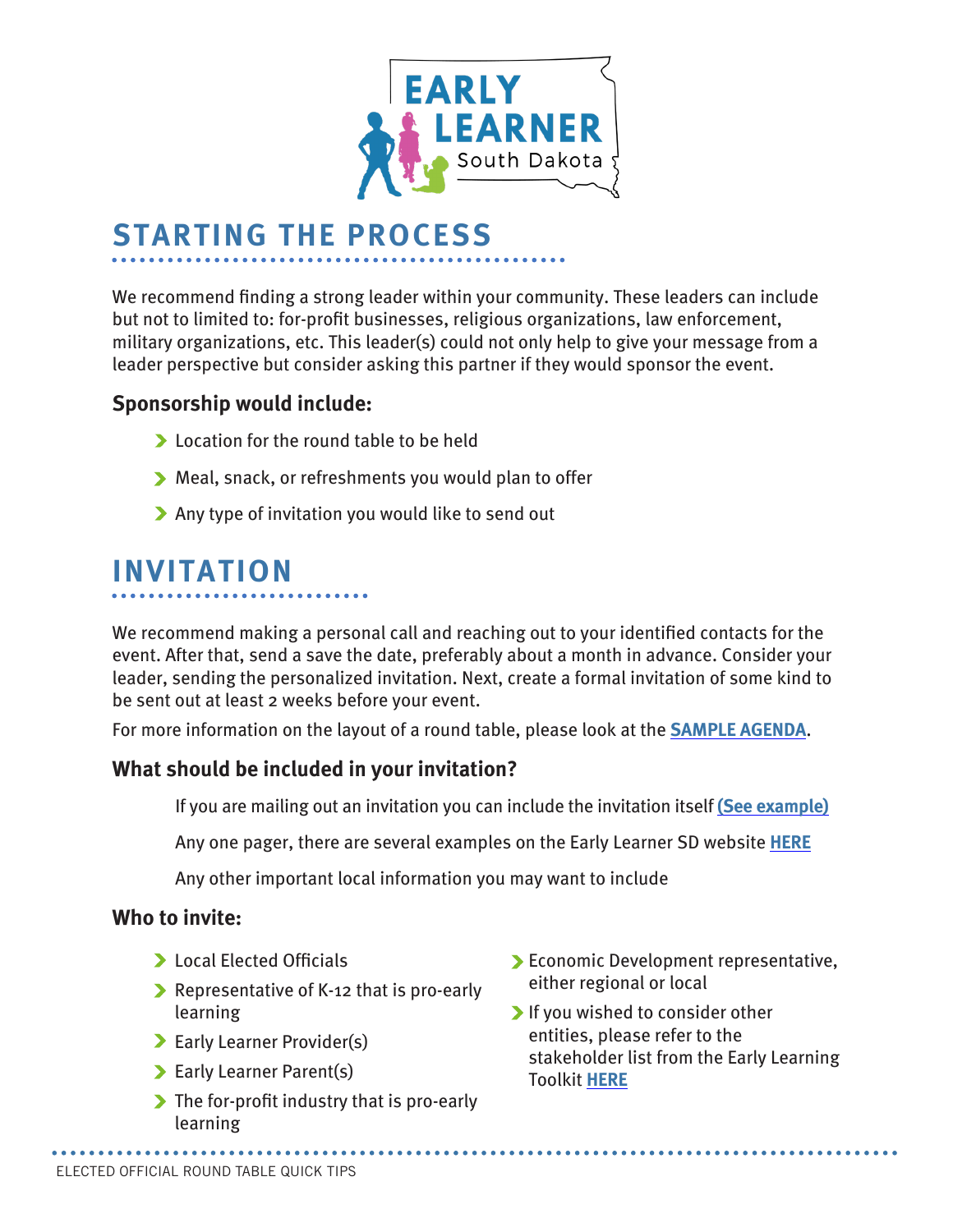### **INFORMATION AND AGENDA ITEMS**

We recommend that you have some of your partners speak at this event in order to have a wellrounded perspective of the issues and effects that quality early learning experiences have in your community. We recommend the following be included but not limited to: K-12, early learner provider, early learner parents, for-profit entity/community leader, and economic development. We recommend that after your meeting, visit a quality early learning program follow immediately after the meeting. (Please see attached **[BRIEF](https://indd.adobe.com/view/de07dabc-14b6-4556-968f-3666e88ef8f7)** for a description of Quality Early Learning)

Finally, always follow up with action items or take away from the meeting/discussion. Below are some of the action items Early Learner Communities are using:

- Making sure that the ARPA funds are spent completely, and wisely in SD. Know all of these relief funds are vital to the stabilization of our child care industry in SD.
- Voluntary registry list
	- MAYORS, please consider having a registry within your own community to help with local workforce and to also know your capacity for children or lack there of
- **Finding ways to increase child care capacity in our community**
- Examples of ways to increase capacity:
	- Helping individuals start child care (in-home or center based) businesses to support the local early learners
	- Using city or public space, rent-free, to programs that are established and quality programs
- **Promotion of the Preschool Levels of Excellence**
- Way to continually engage with early learning entities and advocates:
	- **Early Learner SD: [www.earlylearnersd.org](http://www.earlylearnersd.org)**
	- **DSS: [dss.sd.gov/childcare](http://dss.sd.gov/childcare)**
	- **ECE Enrichment Offices: [dss.sd.gov/childcare/educationalopportunities/sites.aspx](https://dss.sd.gov/childcare/educationalopportunities/sites.aspx)**
- ▶ Other asks may come from local concerns that your group deems vital to the conversation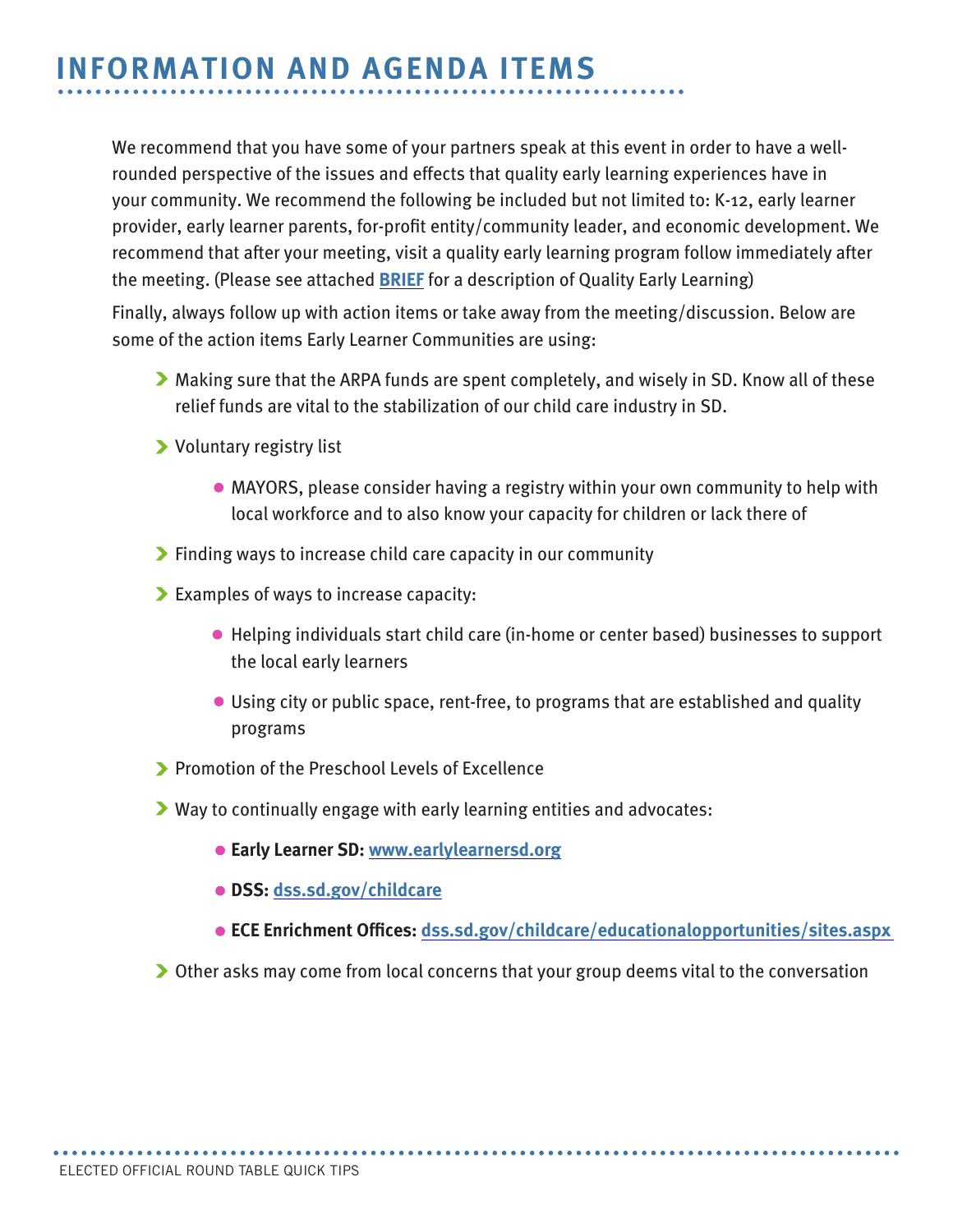#### **FOLLOW UP EMAIL**

Follow up with your entire group, especially your elected officials and provide them with any information asked for in the discussion. We would also recommend following up with any other additional, powerful, research. Be sure to include a summary of the conversation in your email. Identify an individual who will be a recorder prior to the meeting. If you have many tables, have a recorder at each table and identify a primary recorder to whom all of the notes will go to. Some examples can be found below. You can also follow up with the Early Learner SD website or any other organizational info you would like to provide.

- We encourage you to reach out to DSS, SD ECE Enrichment Office, and Early Learning Advocates such Early Learner SD if you have more questions. You can provide the following contact information to your participants in your follow up email.
	- **DSS: [dss.sd.gov](http://dss.sd.gov)**
	- **ECE Enrichment Offices: [dss.sd.gov/childcare/](http://dss.sd.gov/childcare/educationalopportunities/sites.aspx) [educationalopportunities/sites.aspx](http://dss.sd.gov/childcare/educationalopportunities/sites.aspx)**
	- **Early Learner South Dakota: www.earlylearnersd.org**

#### **RESEARCH**

Early Learner SD Website: **[www.earlylearnersd.org](http://www.earlylearnersd.org)**

Federal Reserve of Minneapolis ECE Landscape in SD: **[www.minneapolisfed.org/](https://www.minneapolisfed.org/article/2021/scanning-the-early-childhood-development-landscape-in-south-dakota) [article/2021/scanning-the-early-childhood-development-landscape-in-south](https://www.minneapolisfed.org/article/2021/scanning-the-early-childhood-development-landscape-in-south-dakota)[dakota](https://www.minneapolisfed.org/article/2021/scanning-the-early-childhood-development-landscape-in-south-dakota)**

MIT Study: **[seii.mit.edu/research/study/the-long-term-effects-of-universal](https://seii.mit.edu/research/study/the-long-term-effects-of-universal-preschool-in-boston/)[preschool-in-boston](https://seii.mit.edu/research/study/the-long-term-effects-of-universal-preschool-in-boston/)**

NAEYC Resources: **[www.naeyc.org/get-involved/advocate](http://www.naeyc.org/get-involved/advocate)**

More information for advocacy and preparation efforts can be found on the Early Learner SD website at this link: www.earlylearnersd.org/take-action

Here, you will find the following information: sample meeting request letter for state legislator, sample talking points, connecting with state officials, sample letter to the editor, sample email to candidates for public office, and more!